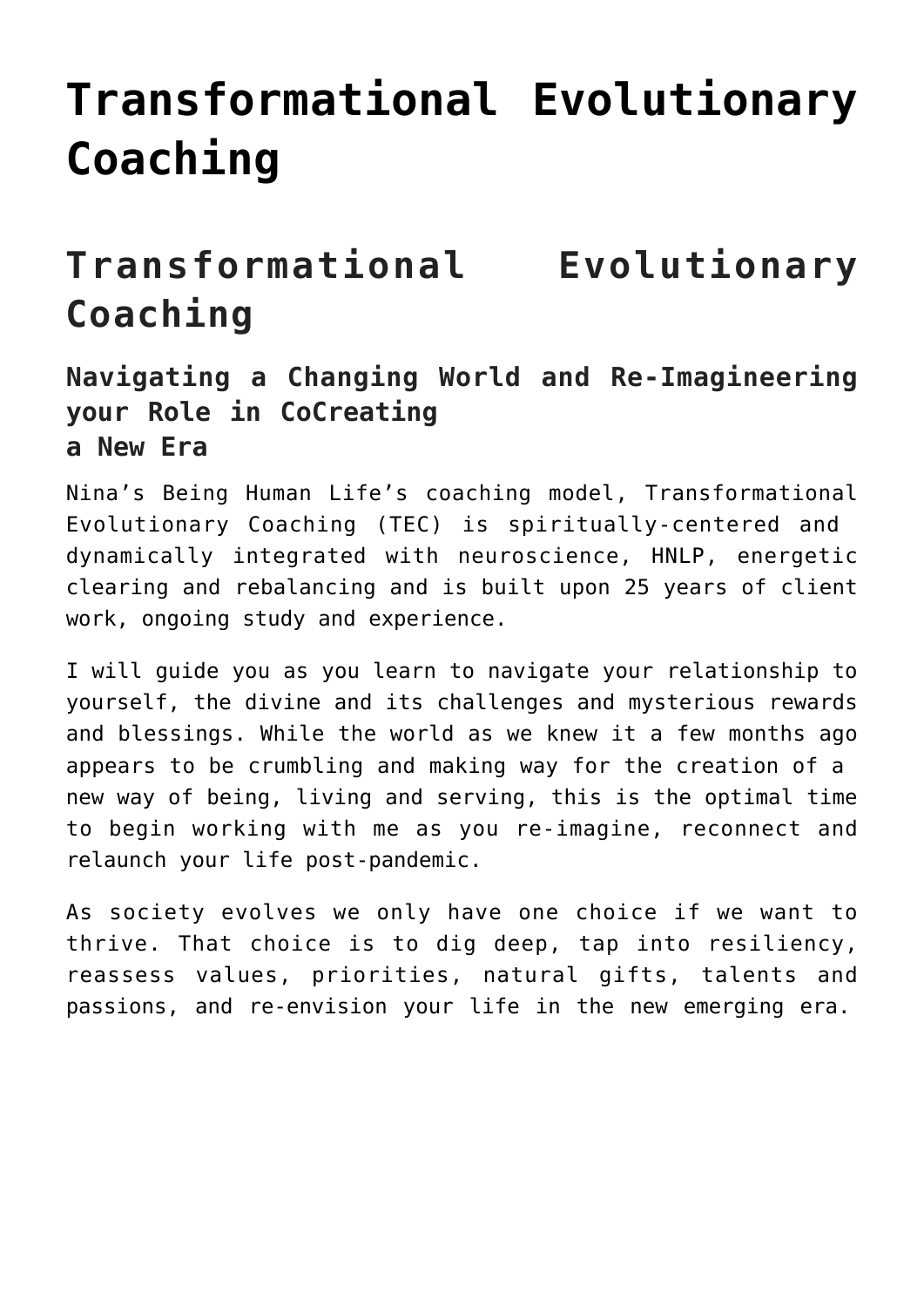

[Schedule an Interest Chat](http://beinghumanlife.com/contact/)

## **Experienced Transformational Coach**

Working with me as your coach and guide will set you free. I will help you flourish in your understanding the work of Soul. Call it coaching, mentoring or guidance, my style of support and assistance involves deeply intuitive and masterful listening, questioning through appreciative inquiry, clarifying, connecting dots, and creating and holding safe, sacred space for your deep and magical inner vision quest for vision, connection, meaning and purpose.

As an accomplished metaphysical and transformational personal professional coach, guide and mentor, with more than 23 years of experience and resiliency, I will guide you into a spiritual and depth-oriented perspective that will lead you to the remembrance of your Soul's Mission and Life Purpose.

[LET'S TALK](http://beinghumanlife.com/contact/)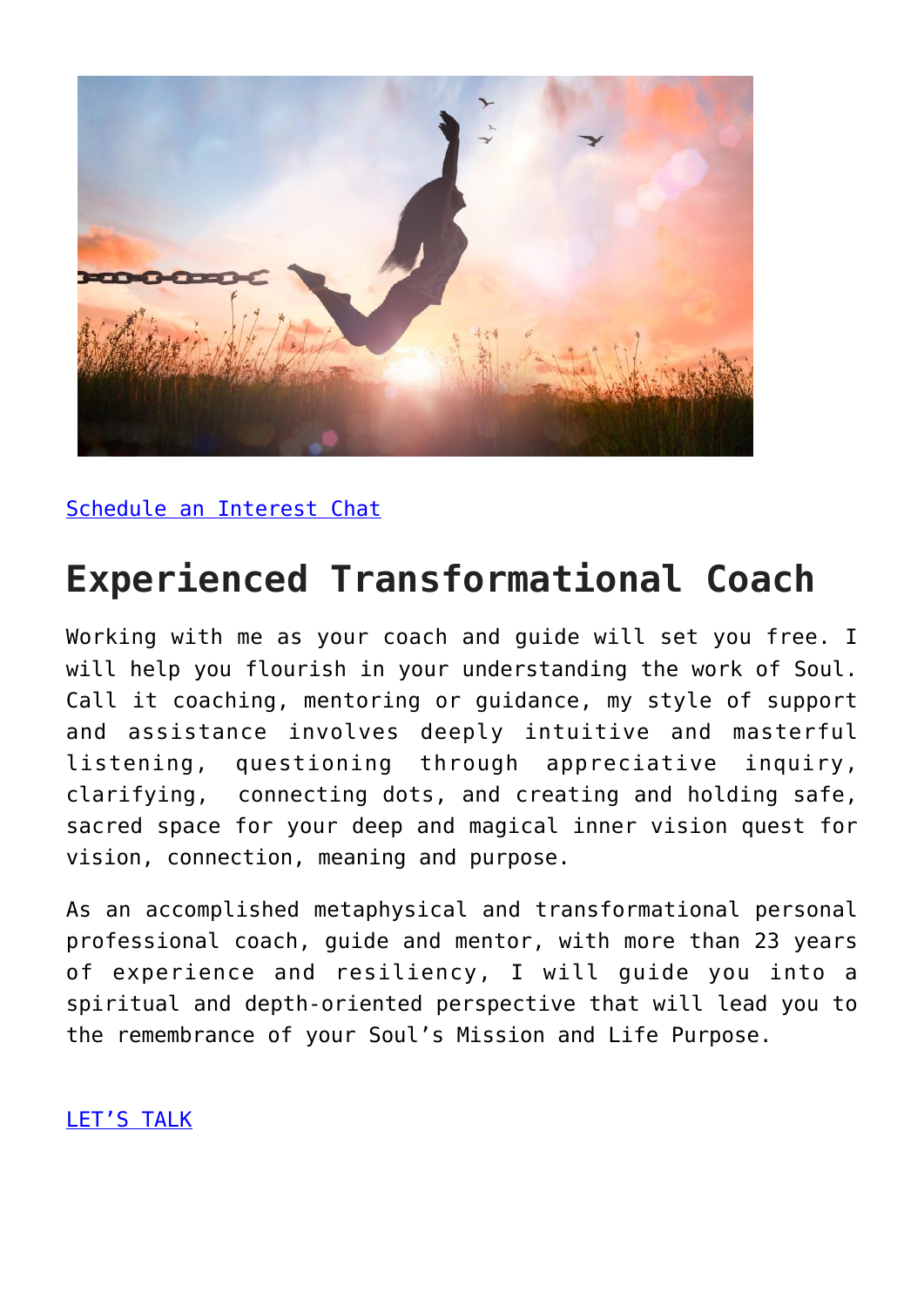

#### *Why am I really here? What did I come here to do? What is my Life purpose and my Soul's mission?*

These kinds of questions inspire a new experience and interpretation of our personal problems. Difficult times, too, invite us on a vision quest for the work of our soul. Moreover, as a depth-oriented hypnotherapeutic coach with a graduate degree in positive and transpersonal psychology and self-generative human development,

I learned that anything we can experience deeply and honestly will change, and it will change us.

As a mystic, I learned that consciousness is itself sacred, and anything held in awakened consciousness becomes sacred, including our suffering and our work. To find the vision of our soul, therefore, we need to let feelings "grow us" emotionally and then sanctify our work in sacred consciousness.

Given the extent of crisis of our time, nearly everyone is experiencing confusion, anxiety, depression, and grief over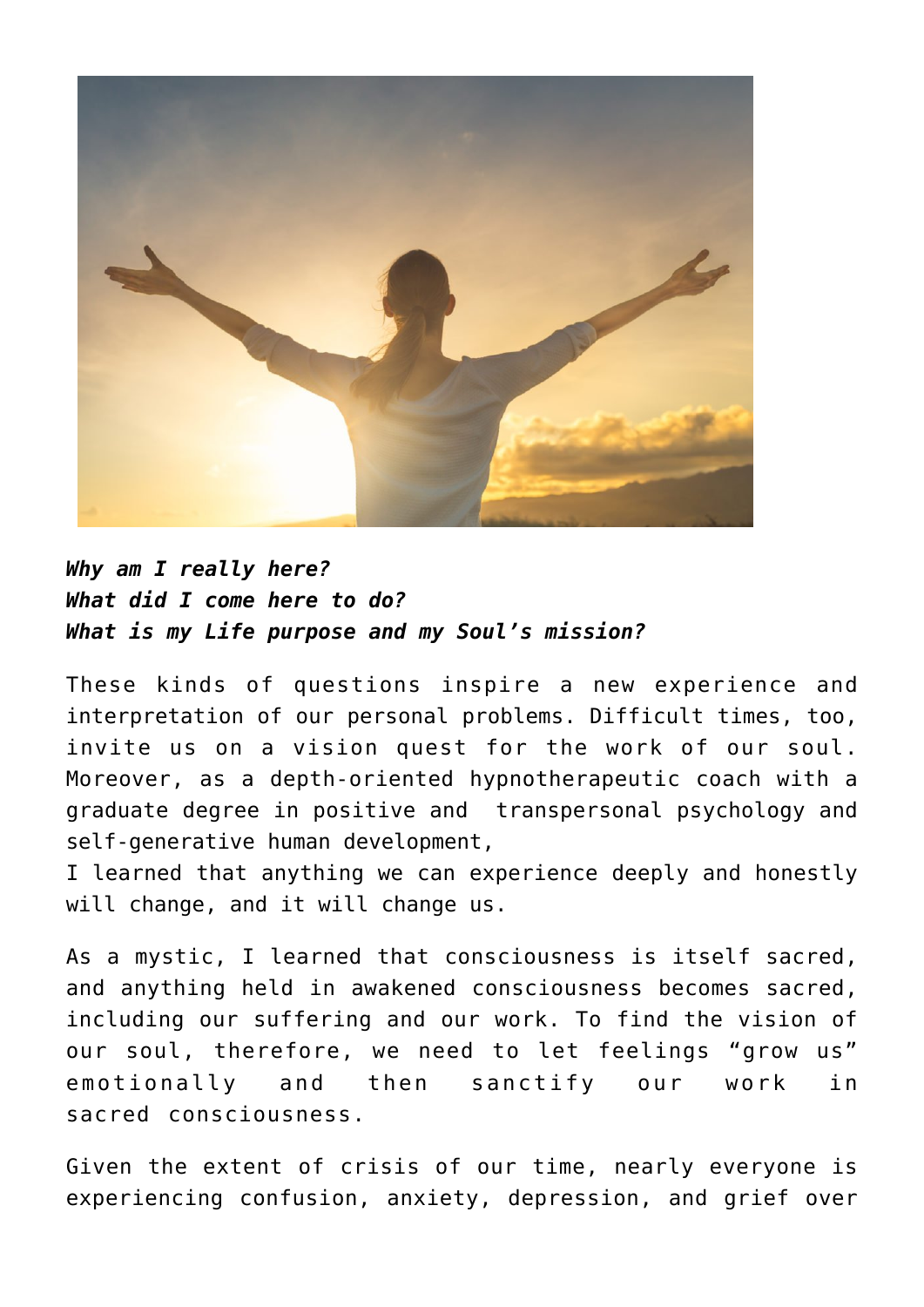personal losses and have an overall sense of malaise.

I am no stranger to any of these and am devoted to fulfilling my life mission and soul purpose through my teaching, coaching, writing, recorded meditations and consultations.

My role is to assist and guide as many people as possible to find their own unique path to peace, empowerment and joy.

### **Get Started**

You are ready to experience new and higher levels of your abilities and talents. This is an exciting time and YOUR time to move forward fearlessly into new vistas of possibility and new worlds of opportunity.

Coaching packages are available in 3-, 6- and 12-month increments.

#### [LET'S CONNECT](http://beinghumanlife.com/contact/)

"What a blessing to be in personal discovery and dialogue with Nina. She is an amazing spiritual guide, mentor, teacher, healer and coach. It has been profoundly transformative." *Kendall J.* "Expect understanding, clear communication and presence with Nina that is filled with truth, wisdom, and compassion, selfgiving, holy power. This experience has resulted in profound personal understanding in our partnership and has bonded our 30 year relationship in ways that we never imagined. Expect to be renewed and inspired in hope, strength and love." *– Karl & Cicci P.*